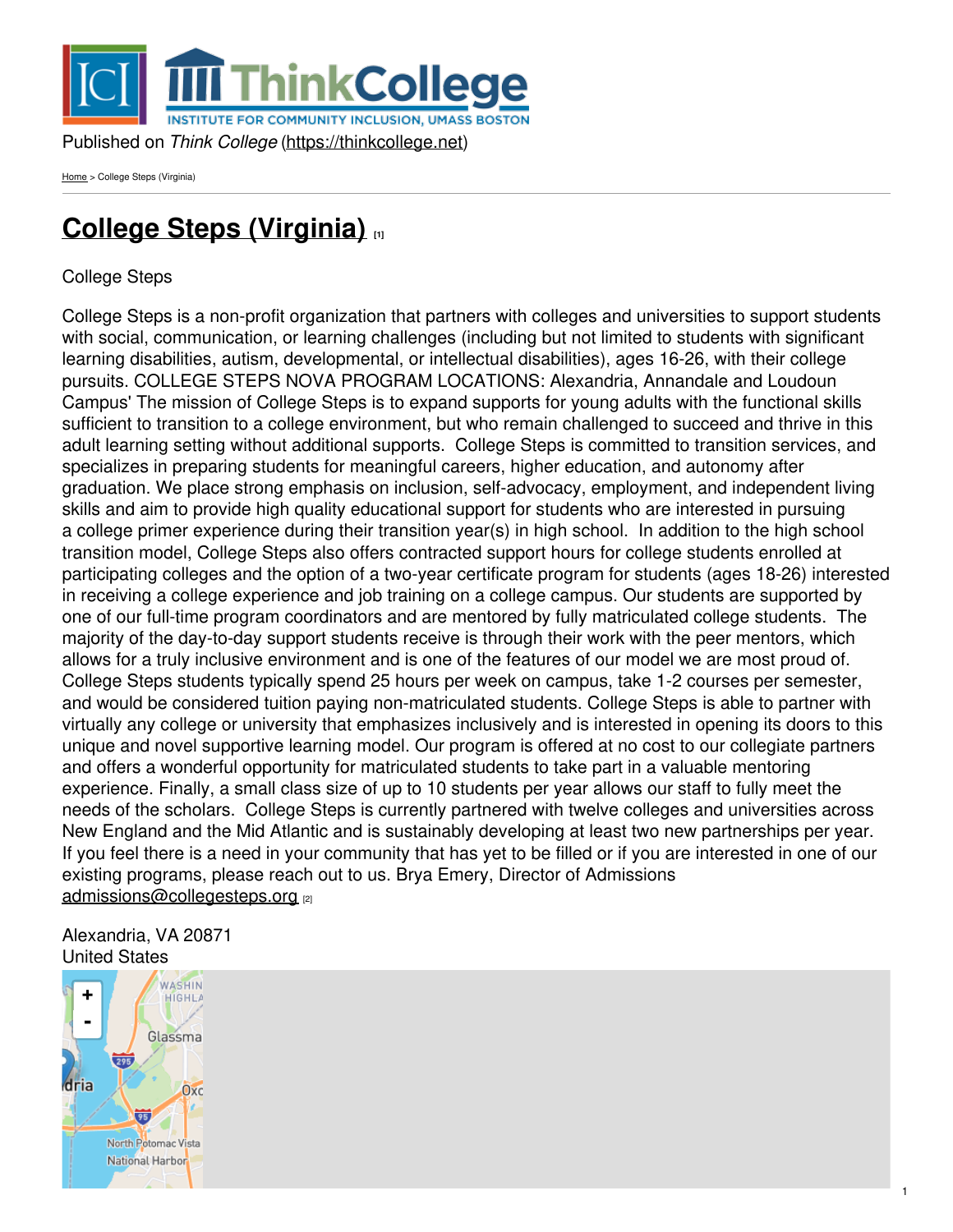| <b>River Bend Estates</b>                                               | Leat |
|-------------------------------------------------------------------------|------|
| <b>Program Contact:</b>                                                 |      |
| <b>Brya Emery</b>                                                       |      |
| This program supports only transition students from certain districts.: |      |
| <b>No</b>                                                               |      |
| <b>Program Email:</b>                                                   |      |
| admissions@collegesteps.org [2]                                         |      |
| Email:                                                                  |      |
| admissions@collegesteps.org [2]                                         |      |
| <b>Phone:</b>                                                           |      |
| 1-888-732-1022                                                          |      |
| Website:                                                                |      |
| http://www.collegesteps.org [3]                                         |      |
| General-                                                                |      |
| <b>Public or private::</b>                                              |      |
| Public                                                                  |      |
| Type of school::                                                        |      |
| 2-year community college or junior college                              |      |
| Is this program a federally funded TPSID program?:                      |      |
| <b>No</b>                                                               |      |
| Students in this program::                                              |      |
| Have graduated or exited from high school                               |      |
| Are still enrolled in high school                                       |      |
| <b>Number of students::</b>                                             |      |
| 35                                                                      |      |
| Requirements                                                            |      |
|                                                                         |      |
| Accepts out-of-state students?::                                        |      |
| Yes                                                                     |      |
| Deadline to apply to this program::                                     |      |
| Rolling admissions                                                      |      |
| Link to admissions process::                                            |      |
| https://www.collegesteps.org/admissions [4]                             |      |
| Please indicate which disabilities students in this program have::      |      |
| • Intellectual disability                                               |      |
|                                                                         |      |

- Autism
- Executive functioning deficits

Acceptance, Rentention, and Completion Rates

## **Program length::**

Varies from student to student

Cost

## **Is this program able to provide federal financial aid as a Comprehensive Transition Program (CTP)?:**

No

### **Students pay for the program in the following ways::**

- Private pay (student and family)
- Vocational Rehabilitation Funds
- Scholarships
- Adult intellectual/developmental disability state agency funds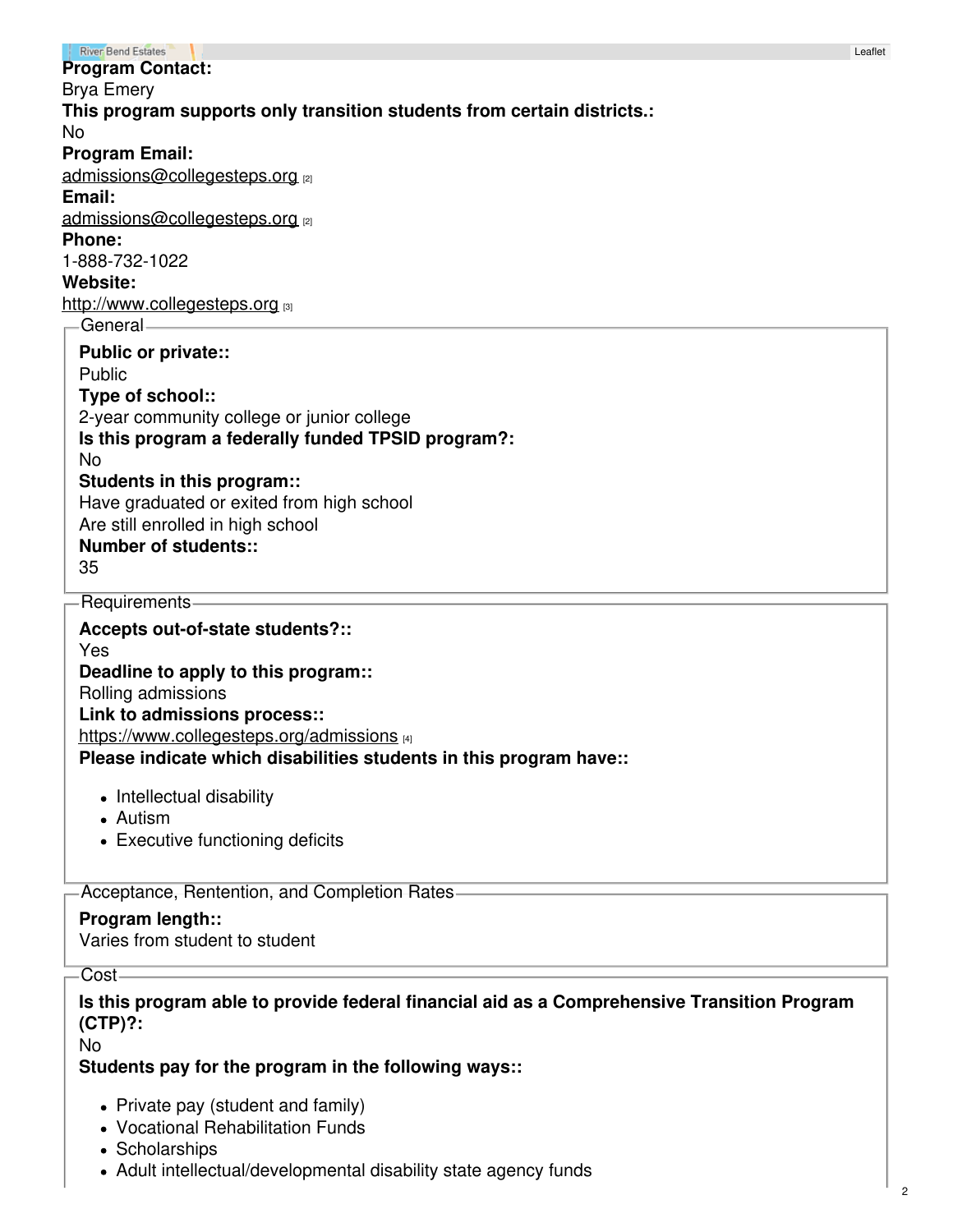- Local School District funds
- Federal Financial Aid
- Medicaid Waiver or Day Habilitation funds

#### Academic

#### **Students enrolled in this program take the following types of inclusive courses (with students who don't have disabilities):**

Typical college courses for credit

Typical college courses for audit

**Do students earn a credential of any kind when they complete this program?:** Yes

#### **Credential(s) students earn upon completing the program::**

College Steps certificate of completion

Employment

#### **Other career development activities are::**

- Internships
- Volunteer work
- Community Service
- Work Study

#### -Housing -

#### **Housing is provided to students::**

No

#### Extracurricular

**Students participate in student organizations on campus::**

Yes

**Students have participated in these social/extracurricular activities and organizations::**

Various

### **Facebook:**

link to program [Facebook](https://www.facebook.com/CollegeStepsProgram/) page  $[5]$ 

### **Program serves students who have left high school?:**

Yes, all of our students have left high school

## **Admission criteria (select all that apply):**

Age range (enter ages below)

## **Criteria for admission:**

<div class="item-list"><ul><li class="first last">Age range: 16-25</li> </ul></div>

## **Is the credential IHE-approved?:**

Yes, this credential has been through a formal approval process at the IHE

## **Regular H.S. diploma required?:**

No, an IEP/non-standard diploma/certificate of attendance is accepted

## **Please indicate which disabilities students in this program have:**

Intellectual disability

Autism

Other disabilities

## **Does this program have a working partnership with VR to provide funding, supports and/or services to students in the program?:**

Yes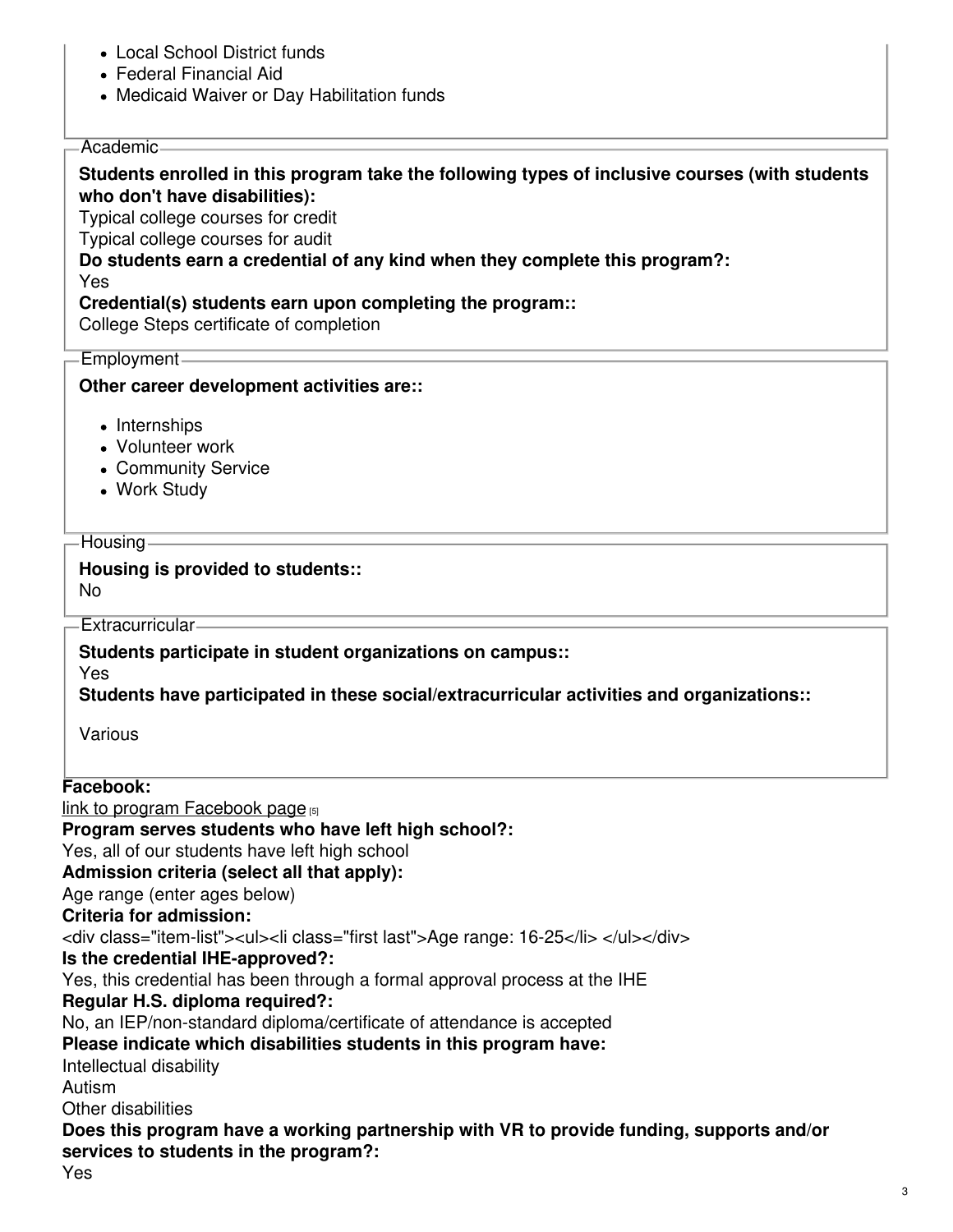#### **Are students in this program able to access support services through your IHE disability services office?:** Yes **Instructions:**

In the form below is the information that is currently listed on our website for your program. Please click on each green tab, look over all fields and change any information that needs to be updated. There is no need to save after completing each tab, but you MUST click Save at either the top or bottom of this form after going through and making any necessary changes. You can save at any time and you may save and leave and return later to make additional changes or add new information. Green check marks will appear in the tabs on the left when you have filled out all questions in a section. Please make every attempt to answer all questions--but if you can't, the form will still save and we will use the information you can provide to create your updated record.

### **Date program information submitted:**

2021-03-25 10:27:00

## **Contacts**

*Institute for Community Inclusion UMass Boston Boston, Massachusetts 02125 Phone: (617) 287-4300 Email: [thinkcollege@umb.edu](mailto:thinkcollege@umb.edu)*

## **Links**

| ٠         | Home                   |
|-----------|------------------------|
| $\bullet$ | <b>About Us</b>        |
| $\bullet$ | <b>Team Members</b>    |
| $\bullet$ | <b>Privacy Policy</b>  |
| $\bullet$ | Sitemap                |
| $\bullet$ | <b>Connect With Us</b> |
| ٠         | <u>Log out</u>         |
|           |                        |

## **About**

Think College is a national initiative dedicated to developing, expanding, and improving research and practice in inclusive higher education for students with intellectual disability. It is based at the Institute for Community Inclusion, University of Massachusetts Boston.

# **Social**

[Facebook](https://www.facebook.com/thinkcollege/) [Twitter](https://twitter.com/thinkcollegeICI) [LinkedIn](https://www.linkedin.com/company/think-college?trk=public_profile_experience-item_profile-section-card_subtitle-click) Email Think [College](mailto:thinkcollege@umb.edu)